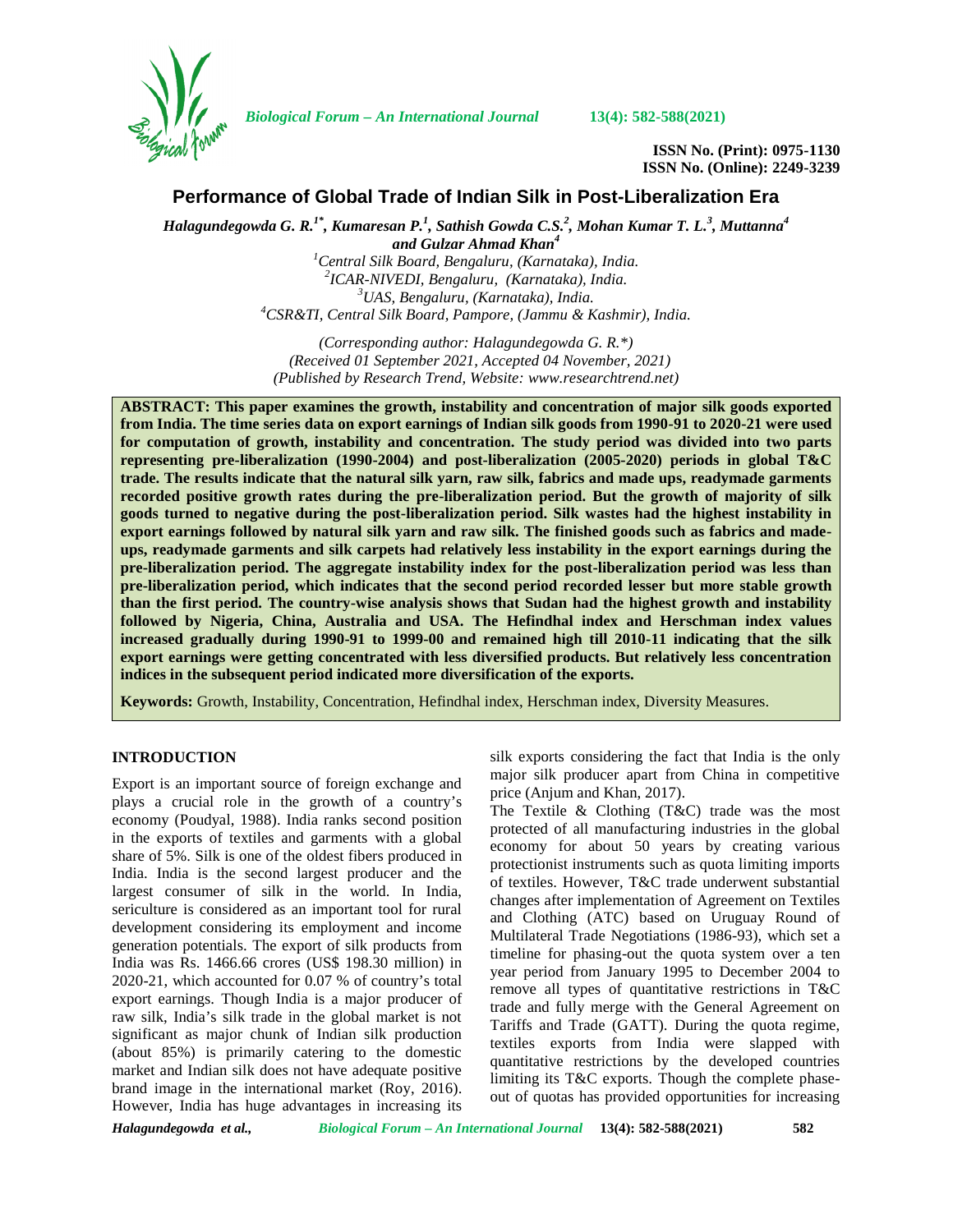textile exports, the competition in the global T&C industry has intensified (Kim, 2019). There has been hardly any comprehensive study to analyze how the silk trade reoriented and adjusted to global trade liberalization in T&C. In this context, a study has been taken to analyze how Indian silk trade has performed after trade liberalization. The specific objectives of the study are as follows:

1. To analyze the trend and instability of trade of silk goods from India during the post-liberalization era.

2. To determine concentration/diversification of export earnings of selected silk goods from India after trade liberalization.

# **METHODOLOGY**

The study was based on the time series secondary data on exports of silk commodities obtained from various publications of Central Silk Board, India. The required data for the present study was collected for the period between 1990-91 and 2020-21for an empirical analysis of growth and instability in export of silk products from India. In order to compare the performance of silk trade before and after conclusion of ATC, the study period was further divided into two sub-periods, viz. preliberalization period in global T&C trade(1990-91 to 2004-05) and post-liberalization period in global T&C trade (2005-06 to 2020-21).

**Growth Rate Analysis.** In the present study, the compound growth rate is computed for export of silk goods by using the exponential growth function of the form (Mote and Sananse, 2014).

 $Y_t = a b^t$  (1) Where,

 $Y_t$  = Dependent variable for which growth rate is estimated

 $a =$ Intercept

 $b =$ Regression coefficient

t= Time variable

The compound growth rate is obtained for the logarithmic form of equation (1) as below:

Log Y<sub>t</sub> = Log a + t Log b (2)  
Thus compound growth rate (g) in % is computed as  

$$
g = [(\text{antilog of b}) - 1) * 100]
$$
 (3)

Significance of growth rate was judged by Student's ttest.

**Instability Analysis.** The instability can be measured by different methods such as the coefficient of variation (CV), dispersion, Cuddy Della Valle index, Coppock instability index, etc. The present study applies the Cuddy Della Valle index (C-D index) for measuring the instability. C-D index first de-trends the given series and gives a clear direction about the instability. The use of coefficient of variation as a measure to show the instability in any time series data has some limitations. If the time series data exhibit any trend, the variations measured by CV can be overestimated, that is if the exports grow or decline at a constant rate, the instability

estimated using CV would exhibit higher values. As against that, C-D index attempts to de-trend the CV by using coefficient of determination  $(R^2)$ . Thus it is a better measure to capture instability in exports (Ayalew and Sekar, 2016).

A low value of C-D index indicates the low instability in exports and *vice-versa*. C-D index was originally developed by Cuddy and Valle (1978) for measuring the instability in time series data that is characterized by trend. The estimable form of the equation is as follows:

 $CV = -\frac{1}{\mu} \times 100$  (4)

Where,

 $=$  Standard deviation of the variable

µ= Mean value of the variable

In the formula suggested by Cuddy and Valle (1978) to compute the index of instability, CV is multiplied by the square root of the difference between the unity and coefficient of determinations  $(R^2)$  in the cases where  $R^2$ is significant. This can be expressed in a formula as follows:

Index Instability (CD) =  $CV\sqrt{(1 - R^2)}$  (5) The present study also attempts to compute the instability of exports by using the trend line measure, based on the average percent deviation of the observed values proceeds from an exponential path (Paudyal, 1988). The instability index (II) can be expressed by the formula.

$$
II = Absolute \left[ \frac{X_t - \hat{X}_t}{\overline{X}} \right] \times 100 \qquad (6)
$$

Where, II = Instability index,  $X_t$  = Actual value of exports in the year t,  $\hat{X}_t =$ Estimated value of exports for the year t by using the exponential trend method, and  $X=$ Mean of the variable

# **Measures of Concentration**

The present study has used concentration indices such as Herfindahl Index (HI) and Hirschmann Index to workout export diversification.

**1. Herfindahl Index (HI):** It is the sum of square of the proportion of individual activities in a portfolio. With an increase in diversification, the sum of square of the proportion of activities decreases, so also the indices (HI). This is a measure of concentration, alternately an inverse measure of diversification. The mathematical formula for calculating the index is as follows,

Herfindahl index  $(HI) = P_i^2$  (7) Where  $P_i$  is the share of country 'i' in the world export trade of silk goods.

$$
P_i = \frac{X_i}{\sum X_i} \tag{8}
$$

The Herfindahl index is bound by zero resulting with complete diversification and to one indicating complete specialization as shown in Table 1.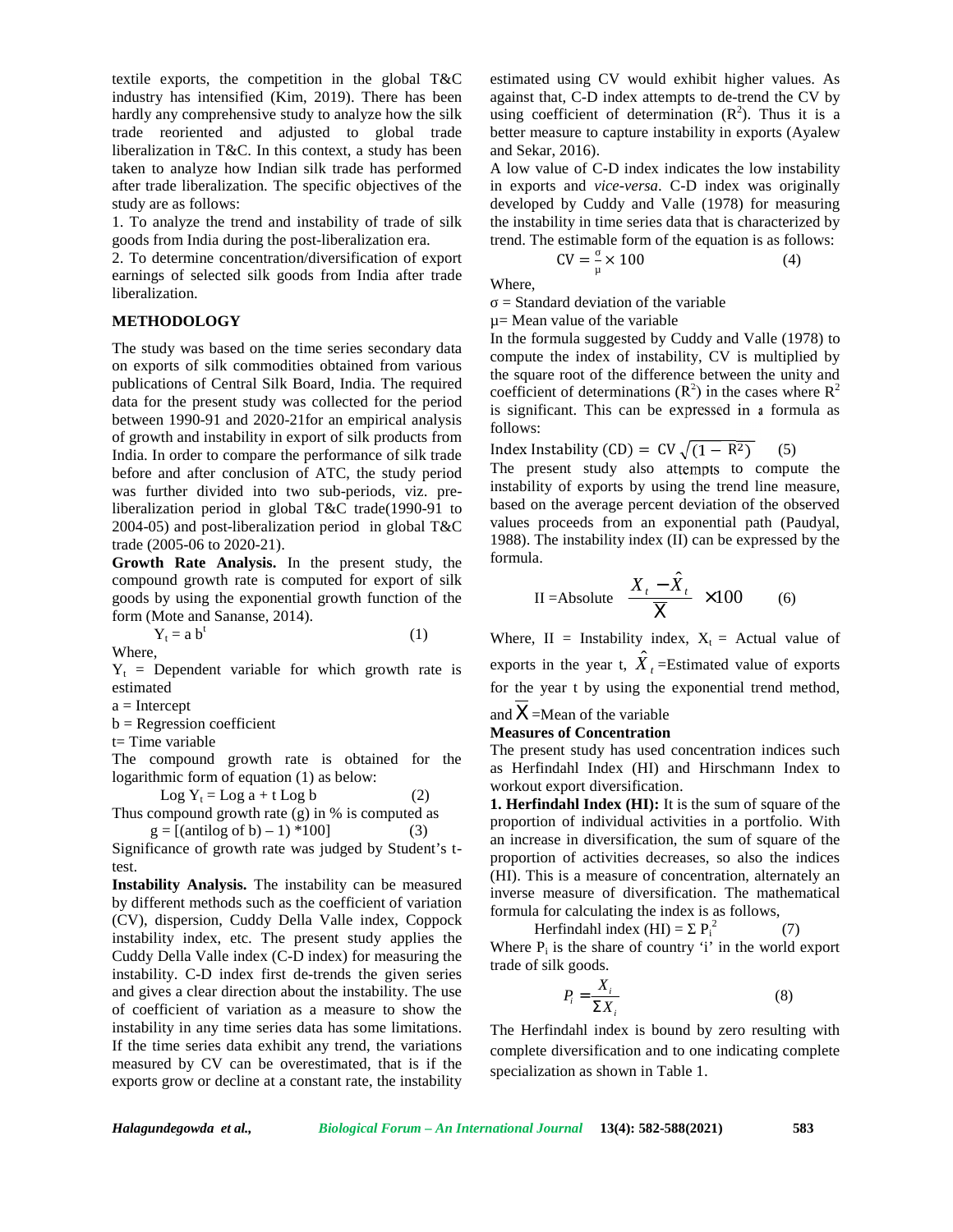**Table 1: Range of Herfindahl index and its concentration level.**

| Herfindahl Index | <b>Concentration Level</b> |
|------------------|----------------------------|
| <0.01            | Perfect equality           |
| $0.01 - 0.15$    | Low                        |
| $0.15 - 0.25$    | Moderate                   |
| $\equiv$ 0.25    | High                       |

**2. Hirschmann Index:** The index of commodity concentration was also calculated by employing Gini or Hirshman coefficient of concentration (Hirschman, 1945). The Hirshman's Index  $(H(x))$  is computed by means of the following formula

$$
H(x) = \sqrt{\sum_{r=1}^{n} P_i^2}
$$
 (9) periods is  
exports  
subsequ

Where P<sub>i</sub> is the share of country 'i' in the world export trade of silk goods as shown in equation (8), and n is the number of countries.

The index, which ranges between 0 and 1 helps to identify the structure of markets. An index value of 1 indicates a monopoly and a value of 0 represents perfect competition.

**Trend Value of Concentration and Diversification:** The estimated indices by Herfindahl index have been taken as dependent variables and time has been taken as independent variable, trend values are measured through regression model.

$$
Y = a + bt \tag{10}
$$

Where, Y is Concentration Indices and t is time component.

## **RESULTS AND DISCUSSION**

The Indian silk exports increased from Rs.439.53crores in 1990-91 to Rs. 1466.60 crores in 2020-21, registering a compound growth rate of 4.81% per year (Table 2). A comparative analysis of the two study periods indicates that there was a positive growth in silk  $H(x) = \sqrt{\sum_{r=1}^{n} P_i^2}$  (9)  $\frac{P_i}{\text{exports from 1990-91 to 2005-06 but declined in the subsequent period. Silk fohries. R made, uns. and$ subsequent period. Silk fabrics & made ups and readymade garments are the major items of India's export basket, which accounted for 80.39% of the total value of exports in 2020-21. As the demand-supply gap is large in raw silk production, India has an import dependency in raw materials such as raw silk and natural silk yarn. Therefore, India exports primarily the finished goods such as readymade garments, fabrics & made-ups and silk carpets, which grew at a rate of 6.61%, 4.50% and -3.82%, respectively during the period between 1990-91 and 2020-21. Silk waste is a by-product of silk reeling industry, the exports of which has been witnessing a strong growth during the last few years due to strong demand for it from China (Kumaresan and Indumati 2008).

| <b>Product</b>     |         | <b>Export Value (Crore Rs)</b> |         | CAGR% (1990-91 to | C-D Index (1990-    |
|--------------------|---------|--------------------------------|---------|-------------------|---------------------|
|                    | 1990-91 | 2005-06                        | 2020-21 | $2020 - 21$       | $91$ to $2020-21$ ) |
| Raw silk           |         | 1.57                           | 1.44    | 19.96**           | 66.18               |
| Natural silk yarn  |         | 66.64                          | 27.93   | $31.52**$         | 59.63               |
| Fabrics & made-ups | 280.11  | 2160.67                        | 729.50  | $4.50**$          | 40.67               |
| Readymade garments | 104.94  | 842.06                         | 449.56  | $6.61**$          | 30.10               |
| Silk carpets       | 49.88   | 103.36                         | 107.56  | $-3.82*$          | 53.05               |
| Silk waste         | 4.59    | 19.90                          | 150.61  | $12.75**$         | 68.14               |
| <b>Total</b>       | 439.53  | 3194.20                        | 1466.60 | $4.81**$          | 31.38               |

**Table 2: Growth and instability in Indian silk exports during the period between 1990-91 and 2020-21.**

**Note: \*\*** Significant @ 1%, **\***Significant @ 5%.

The Instability analysis helps to assess the volatility in exports of silk goods. Silk waste with a C-D index of 68.14 had the highest instability among the silk goods exported from India, followed by raw silk (66.18) and natural silk yarn (59.63) (Kumar and Jain 2013).

**Growth in exports of silk goods.** The growth rates of exports of different types of silk goods during pre and post-liberalization periods are given in Table 3. The overall growth rate of the total silk exports was 14% during the pre-liberalization period, but turned to significantly increased negative (-4.11%) during the post-liberalization period. The Indian silk exports were severely impacted after the great recession (2007-2009), which melted down the economy of the USA and many countries in Europe. As silk is a high income elastic commodity, the exports earnings from silk goods was affected due to economic

slowdown caused by the recession in Europe and the USA, which are the major markets for Indian silk (Kumaresan, 2016). Umesh *et al.,* (2009) reported that the Indian silk exports suffered severely during post- WTO era due to lack of competitiveness. Kumaresan (2016) also reported a reduction in export competitiveness of Indian silk products during 2014 compared to 2010.

Besides, as the prices of raw silk yarn/fabrics have making the products unaffordable for major section of buyers in the domestic as well as in the international markets, the demand is shifting towards other cheaper blends of silk with synthetic and polyester fabrics, which look like pure silk fabrics and other low cost fabrics (Kim, 2019).

*Halagundegowda et al., Biological Forum – An International Journal* **13(4): 582-588(2021) 584**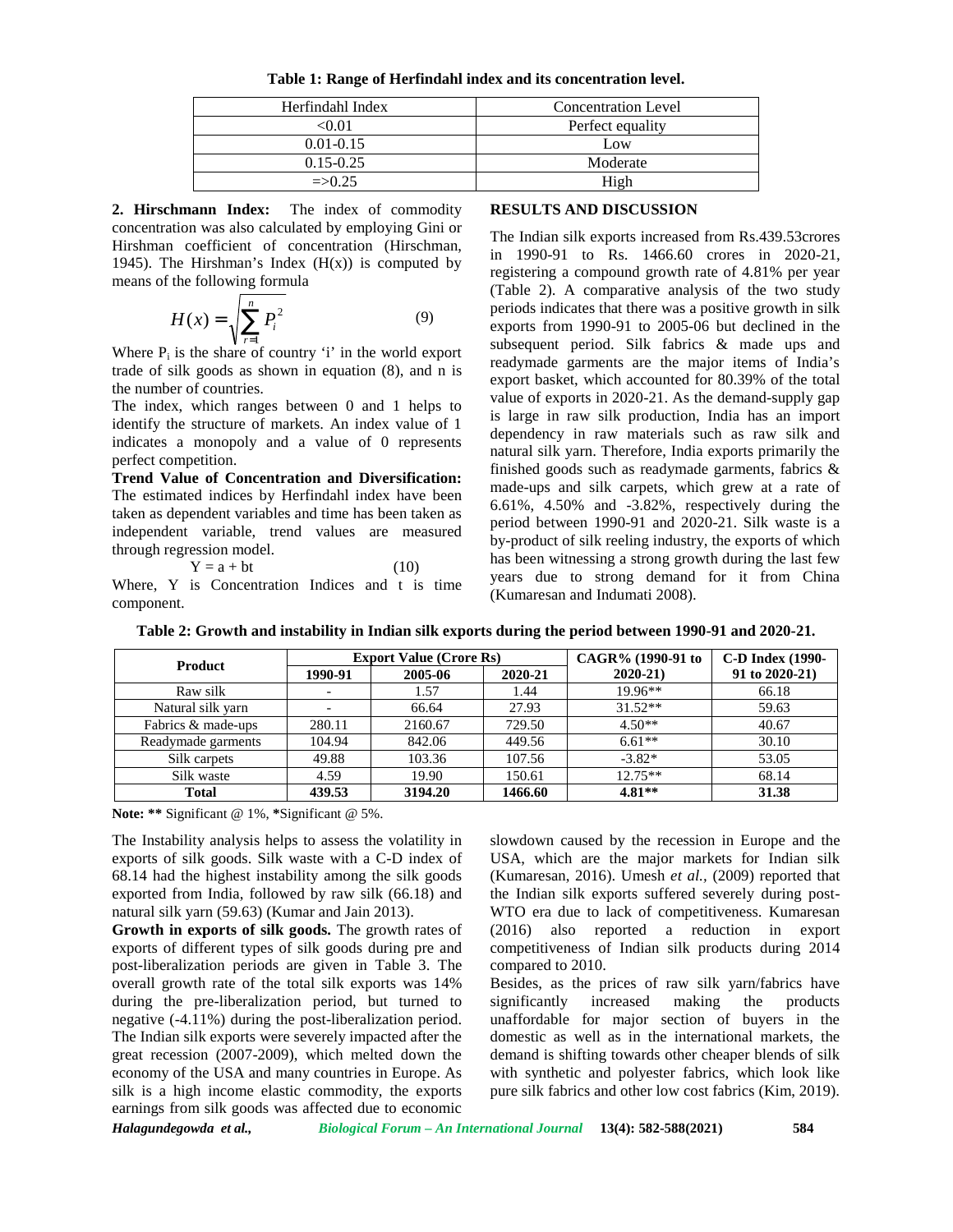| Product            | $CAGR$ $(\%)$             |                            |               |  |  |  |  |
|--------------------|---------------------------|----------------------------|---------------|--|--|--|--|
|                    | Pre-liberalization period | Post-liberalization period | Entire period |  |  |  |  |
| Raw silk           | $82.03**$                 | $-9.34**$                  | $19.96**$     |  |  |  |  |
| Natural silk yarn  | $137.74**$                | $-7.69*$                   | $31.52**$     |  |  |  |  |
| Fabrics & made-ups | $12.08**$                 | $-6.57*$                   | $4.50**$      |  |  |  |  |
| Readymade garments | $12.75**$                 | $-1.19*$                   | $6.61**$      |  |  |  |  |
| Silk carpets       | $6.93**$                  | $-3.15*$                   | $-3.82*$      |  |  |  |  |
| Silk waste         | $8.76**$                  | $19.84**$                  | $12.75**$     |  |  |  |  |
| <b>Total</b>       | $14.00**$                 | $-4.11*$                   | $4.81**$      |  |  |  |  |

**Table 3: Growth rates of export of silk goods for the pre and post-liberalization.**

**Note: \*\*** Significant @ 1%, **\***Significant @ 5%.

While closely analyzing the commodity-wise growth rates during pre and post-liberalization periods, it is observed that the natural silk yarn and raw silk registered very high growth of 137.73% and 82.03%, respectively during the pre-liberalization period but on very low base in the initial years. The major items of the exports, fabrics & made ups and readymade garments recorded substantial growth rates of 12.75% and 12.05%, respectively during pre-liberalization. The exports of silk carpets and silk waste also grew positively during the pre-liberalization period (Pichad *et al*, 2014).

The export earnings of all the items except silk waste witnessed negative growth during the postliberalization period. The exports of silk waste grew at a higher rate of 19.84% in the post-liberalization period compared to 8.76% in pre-liberalization period. The growth in export of silk waste is due to increasing demand for silk waste from China during the recent years. Increasing exports of silk waste is not a good sign for India. As the silk waste is the raw material for spun silk factories, the increasing export demand for silk waste adversely affects the availability of silk waste at a competitive price for domestic spun silk mills and raises the question of their sustainability as economically viable units (Malhotra and Pinky, 2012).

**Instability in exports of silk goods.** Irregular and sudden variations in exports creates the unfavorable impact on the overall growth of Indian silk industry as fluctuating income to the domestic producers causes uncertainty on investment decisions. The pattern of export instability ultimately depends upon growth and changing composition of export sector (Altman, 1980). C-D index and trend line instability index were used in the present study to compute the instability in the export earnings from silk during the pre and postliberalization periods and the results are presented in Table 4. Overall, the export instability computed by C- D index method and trend line method were similar in pattern and there was no significant difference in the results (Tewari *et al.,* 2017).

|                    |                                                                | <b>C-D Index</b> | <b>Trend line Instability Index</b> |                                  |                                   |                         |
|--------------------|----------------------------------------------------------------|------------------|-------------------------------------|----------------------------------|-----------------------------------|-------------------------|
| <b>Product</b>     | <b>Post-liberalization period</b><br>Pre-liberalization period |                  | <b>Entire</b><br>period             | Pre-<br>liberalization<br>period | Post-<br>liberalization<br>period | <b>Entire</b><br>period |
| Raw silk           | 44.95                                                          | 55.35            | 66.18                               | $26.87**$                        | $37.25**$                         | $35.61**$               |
| Natural silk yarn  | 56.91                                                          | 28.66            | 59.63                               | $31.67**$                        | $16.30**$                         | $40.09**$               |
| Fabrics & made-ups | 33.06                                                          | 9.97             | 40.67                               | $17.22**$                        | 7.08*                             | $20.74**$               |
| Readymade garments | 31.99                                                          | 20.17            | 30.10                               | $18.56**$                        | 11.72*                            | $16.55**$               |
| Silk carpets       | 21.56                                                          | 79.34            | 53.05                               | 14.18*                           | $22.26**$                         | 28.18*                  |
| Silk waste         | 98.75                                                          | 34.87            | 68.14                               | $42.33**$                        | 13.00*                            | $34.37**$               |
| <b>Total</b>       | 16.39                                                          | 9.92             | 31.38                               | $12.10**$                        | $7.56**$                          | $13.39**$               |

**Table 4: Instability in silk exports during pre and post-liberalization periods.**

**Note: \*\*** Significant @ 1%, **\***Significant @ 5%.

*Halagundegowda et al., Biological Forum – An International Journal* **13(4): 582-588(2021) 585** Silk waste had the highest instability in the growth in export earnings during the pre-liberalization period followed by natural silk yarn and raw silk. The finished goods such as fabrics& made-ups, readymade garments and silk carpets had relatively less instability in the export earnings during the pre-liberalization period. The aggregate instability index for the postliberalization period was less than pre-liberalization period, which indicates that the second period recorded lesser growth with more stability compared to the first period. The export instability increased drastically for silk carpets during the post-liberalization period compared to pre-liberalization period, as the

fluctuations in the export earnings from silk carpets increased significantly during the later period. The stability in the growth of export earnings from silk waste increased significantly during the postliberalization period (Joshi and Singh 2015).

**Growth and instability in country-wise silk exports.** An analysis of export of Indian silk to the major destinations was attempted to get an overall idea about the Indian silk export market. The growth rates and instability in silk exports for the top 10 importing countries during 2011-12 to 2020-21 are presented in Table 5.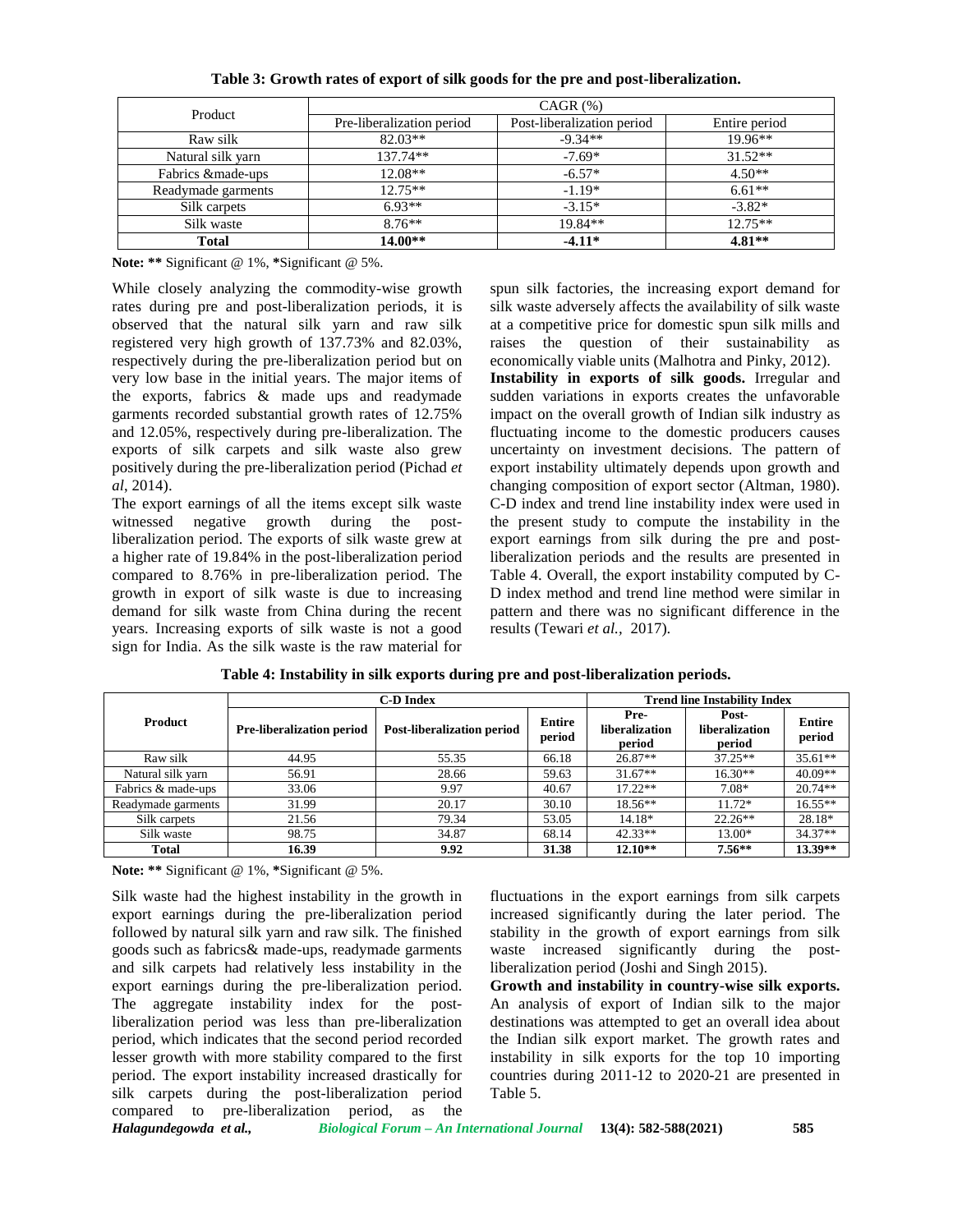|           |         | <b>Export Value (Crore Rs.)</b> | CAGR%   | C-D Index  |       |
|-----------|---------|---------------------------------|---------|------------|-------|
| Country   | 2011-12 | 2015-16                         | 2020-21 |            |       |
| U.S.A.    | 452.68  | 340.37                          | 488.16  | $1.21**$   | 26.10 |
| U.A.E.    | 250.93  | 606.76                          | 192.15  | $-5.35*$   | 42.62 |
| China     | 44.86   | 89.48                           | 142.85  | $9.53**$   | 18.44 |
| U.K.      | 245.03  | 155.84                          | 60.06   | $-13.06**$ | 9.23  |
| Nigeria   | 13.08   | 122.31                          | 51.19   | $10.30**$  | 44.88 |
| Australia | 46.11   | 27.67                           | 49.49   | $3.36*$    | 20.47 |
| France    | 120.96  | 90.43                           | 44.97   | $-9.79*$   | 12.27 |
| Germany   | 131.02  | 73.03                           | 43.06   | $-10.42*$  | 14.61 |
| Sudan     | 7.87    | 74.82                           | 42.91   | $12.75*$   | 45.09 |
| Italy     | 140.88  | 79.58                           | 37.38   | $-12.72*$  | 11.02 |

**Table 5: Growth and instability in silk exports for top 10 countries# .**

**Note:** # Top 10 countries refers to 2020-21; **\*\*** Significant @ 1%, **\***Significant @ 5%.

The silk exports to the USA, the largest importer of Indian silk products, recorded a modest growth (1.21%) with a moderate stability. The traditional markets for Indian silk goods such as the UAE, the UK, France, Italy and Germany recorded negative growth for silk exports from India during the post-liberalization period (Mahir and Abdelaziz, 2011). On the other hand, Indian exports to the non-traditional markets such as China, Sudan, Nigeria and Australia recorded positive growth in silk exports during post-liberalization period. The silk exports to China recorded a positive growth rate of 9.53% with a less instability compared to exports to other countries, as the exports was concentrated with only silk waste. Though the exports to Nigeria and Sudan grew better than other markets, the growth was characterized with high fluctuations compared to other markets (Devkota, 2004).

**Concentration of silk exports.** More concentration of a country's exports on a narrow range of products would lead to more fluctuations in export performance and earnings, which would in turn adversely affect the growth of the silk industry. The concentration of Indian

silk exports was measured using Hefindhal and Herschman indices and the results are presented in Table 6. It can be inferred from the table that index values of Indian exports were extraordinarily high, as only very few items were considered for working out the values, and the concentration index values are highly sensitive to the level of aggregation. The Hefindhal index increased from 0.48 in 1990-19 to 0.51 in 1999-00. Similarly, Herschman index increased from 0.69 to 0.71 during the period indicating the export earnings generated from silk were getting concentrated with less diversified products. The Hefindhal index and Herschman index were in the range of 0.51 to 0.56 and 0.72 to 0.76, respectively during the period between 2002-03 and 2010-11 implying that the export earnings were derived from fewer commodities or less diversified commodities in the period. But in the subsequent period, the value of Herfindhal Index and Hirschmann Index reduced gradually to reach 0.36 and 0.60, respectively during 2020-21indicating reduced concentration or more diversification of the exports during the recent years.

|         |                                                  | <b>Pre-liberalization period</b> |         | <b>Post-liberalization period</b><br>Year |                        |
|---------|--------------------------------------------------|----------------------------------|---------|-------------------------------------------|------------------------|
| Year    | <b>Hefindhal Index</b><br><b>Herschman Index</b> |                                  |         | <b>Hefindhal Index</b>                    | <b>Herschman Index</b> |
| 1990-91 | 0.48                                             | 0.69                             | 2005-06 | 0.53                                      | 0.73                   |
| 1992-93 | 0.47                                             | 0.68                             | 2006-07 | 0.54                                      | 0.74                   |
| 1992-93 | 0.47                                             | 0.68                             | 2007-08 | 0.54                                      | 0.73                   |
| 1993-94 | 0.46                                             | 0.68                             | 2008-09 | 0.53                                      | 0.73                   |
| 1994-95 | 0.48                                             | 0.69                             | 2009-10 | 0.54                                      | 0.73                   |
| 1995-96 | 0.49                                             | 0.70                             | 2010-11 | 0.59                                      | 0.77                   |
| 1996-97 | 0.50                                             | 0.70                             | 2011-12 | 0.51                                      | 0.72                   |
| 1997-98 | 0.46                                             | 0.68                             | 2012-13 | 0.49                                      | 0.70                   |
| 1998-99 | 0.48                                             | 0.69                             | 2013-14 | 0.47                                      | 0.69                   |
| 1999-00 | 0.51                                             | 0.71                             | 2014-15 | 0.45                                      | 0.67                   |
| 2000-01 | 0.40                                             | 0.63                             | 2015-16 | 0.45                                      | 0.67                   |
| 2001-02 | 0.35                                             | 0.59                             | 2016-17 | 0.43                                      | 0.65                   |
| 2002-03 | 0.56                                             | 0.76                             | 2017-18 | 0.43                                      | 0.66                   |
| 2003-04 | 0.54                                             | 0.73                             | 2018-19 | 0.39                                      | 0.63                   |
| 2004-05 | 0.53                                             | 0.73                             | 2019-20 | 0.41                                      | 0.64                   |
|         |                                                  |                                  | 2020-21 | 0.36                                      | 0.60                   |

**Table 6: Concentration of silk exports during pre and post-liberalization periods.**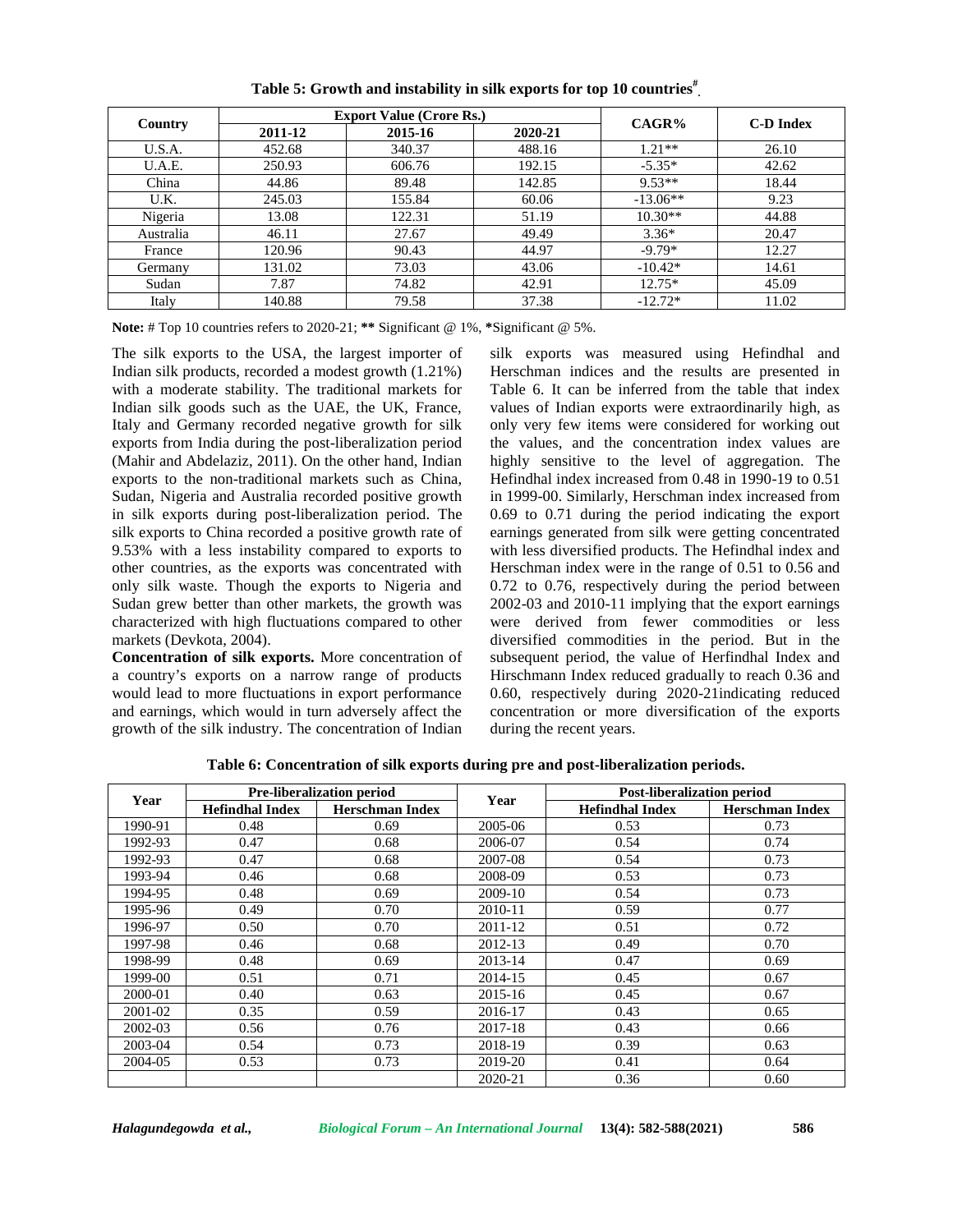The concentration indices were also worked out for India's silk exports to its top 10 countries namely the U.S.A., the U.A.E., China, the U.K., Nigeria, Australia, France, Germany, Sudan and Italy and the results are shown in Table 7. The Hefindhal index has increased from 0.13 in 2011-12 to 0.16 in 2020-21 and the Hirschmann index increased from 0.36 to 0.39 in the same period indicating increasing the concentration of India's silk exports to those countries.

The trend lines were estimated by considering the concentration index as response variable and time line as predictor variable to understand the pattern of growth in export concentration over the period between 1990- 91 and 2020-21. The coefficients of both the regression equations are insignificant, which show no impact of time on concentration or diversification of export value of silk goods (Table 8). Low R-square values and non significant F statistics at 5% level indicate poor goodness of measure (Parihar, 2019).

| Year    | India's export share with top 10<br>countries | <b>Hefindhal Index</b> | <b>Hirschmann Index</b> |
|---------|-----------------------------------------------|------------------------|-------------------------|
| 2011-12 | 0.62                                          | 0.13                   | 0.36                    |
| 2012-13 | 0.61                                          | 0.12                   | 0.35                    |
| 2013-14 | 0.63                                          | 0.13                   | 0.36                    |
| 2014-15 | 0.63                                          | 0.15                   | 0.39                    |
| 2015-16 | 0.67                                          | 0.13                   | 0.36                    |
| 2016-17 | 0.68                                          | 0.14                   | 0.37                    |
| 2017-18 | 0.68                                          | 0.12                   | 0.35                    |
| 2018-19 | 0.69                                          | 0.11                   | 0.33                    |
| 2019-20 | 0.72                                          | 0.17                   | 0.41                    |
| 2020-21 | 0.79                                          | 0.16                   | 0.39                    |

**Table 7: Concentration of silk exports for top 10 countries.**

|  |  |  |  | Table 8: Results of trend line regression of concentration indices. |  |
|--|--|--|--|---------------------------------------------------------------------|--|
|  |  |  |  |                                                                     |  |

|                 |          | Coefficients    | <b>ANOVA</b> |       |                           |        |             |       |
|-----------------|----------|-----------------|--------------|-------|---------------------------|--------|-------------|-------|
| Index           | Constan- | <b>B</b> Coeff. | t Stat       |       |                           |        |             |       |
|                 |          | (Time line)     |              | Value | <b>Equation</b>           | Sauare | <b>Stat</b> | Value |
| Hefindhal Index | 0.434    | 0.002           | 0.246        | 0.808 | $Y_t = 0.434 + 0.002Xt$   | 0.002  | 0.06        | 0.808 |
| Herschman Index | 0.656    | 0.001           | 0.316        | 0.754 | $\zeta = 0.656 + 0.001Xt$ | 0.004  | 0.100       | 0.754 |

### **CONCLUSION**

The present study analyzes the performance of exports of Indian silk during the post-liberalization era in terms of growth, instability and concentration of exports. The silk exports grew at a decent rate of 14% per annum during the pre-liberalization period (1990-91 to 2004- 05), but turned to negative (-4.11%) during the postliberalization period. Major steps need to be taken for revival of growth in silk exports. The Indian silk exporters should concentrate on fashion, technology, quality and services and compete in the major silk consuming markets. New products can be explored out of silk according to the tastes and preferences of international markets. The Indian exporters should also actively participate in trade fairs, conduct personal visits and concentrate on customer relationship with the buyers for promoting their products in the international market. The Indian government should promote the image of 'Indian silk' in the global market by highlighting its unique craftsmanship and designs.

The silk exports to the traditional markets such as the USA, Germany, France, Italy, UK etc., have reduced in the recent years. But the silk exports were more concentrated to the top exporting destinations. The exporters should explore new markets and expand the

basket of products offering to diversify the market and reduce the export related risks (Chand and Raju, 2009). Demand-supply gap in raw silk in the country and inadequate production of quality raw silk adversely affect the competitiveness of Indian silk in the international market. Efforts should be made to increase the production of quality raw silk in the country to become self-reliance in the production of raw silk and increase the silk exports.

#### **REFERENCES**

- Altman, J. C. (1980). Measuring Export Instability and Causes: Comment, Western Samoa, Pacific Viewpoint, University of Melbourne, Melbourne, pp: 69-73.
- Anjum, S. and Khan, A. (2017). Changing Pattern in India's Agricultural exports under WTO. *Economic Affairs*, *62*(2): 253-262.
- Ayalew, B., & Sekar, I. (2016). Trends and regional disparity of maize production in India. *Journal of Development and Agricultural Economics*, *8*(9), 193-199.
- Chand, R., & Raju, S. S. (2009). Instability in Indian agriculture during different phases of technology and policy. *Indian Journal of Agricultural Economics*, *64*(902-2016-67296).
- Cuddy, J. D. A. and Della Valle, P. A. (1978). Measuring the Instability of Time Series Data, *Oxford Bulletin of Economics and Statistics*, *40*(10): 79-84.